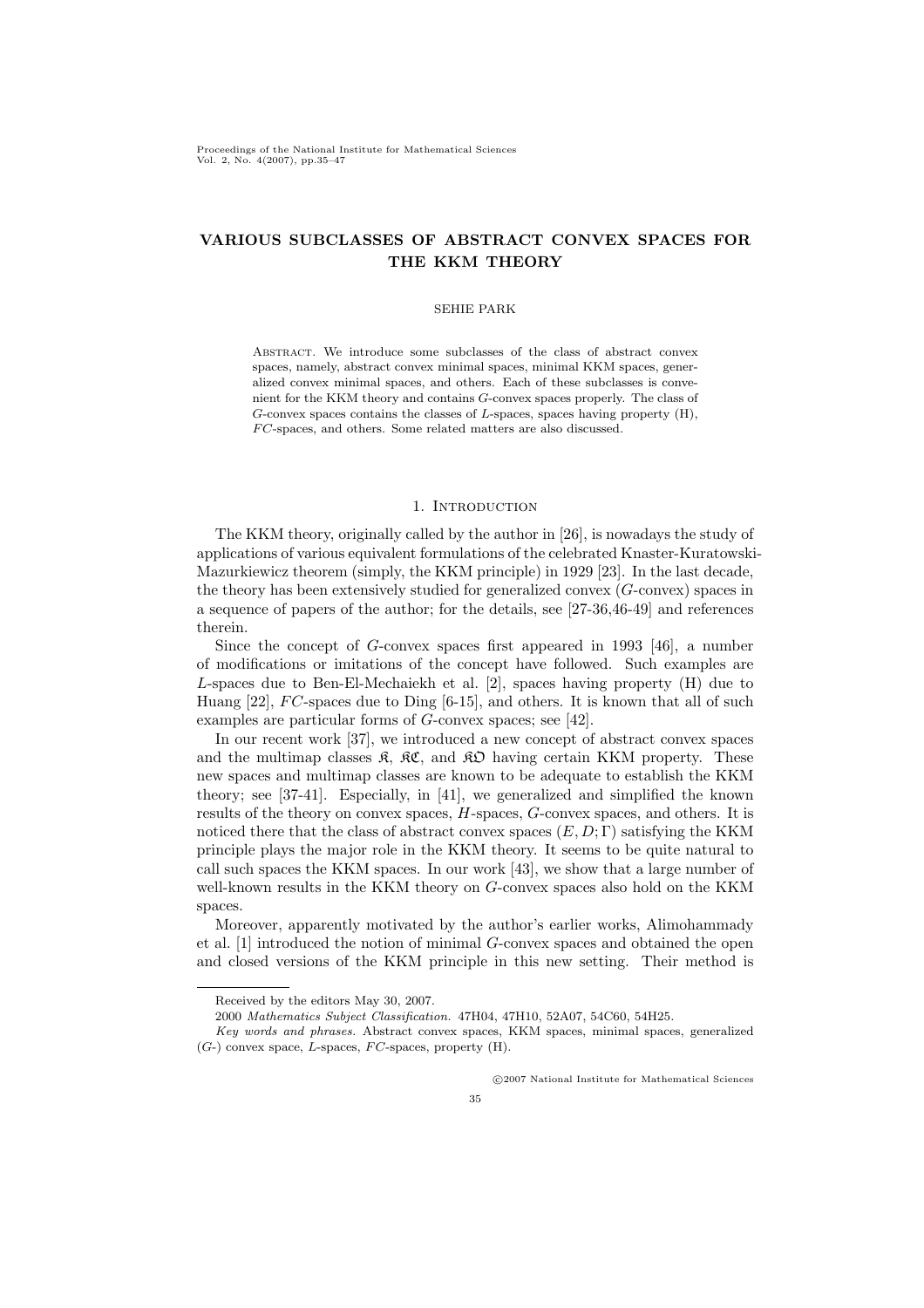just replacing the topological structure in the relevant results by the more general minimal structure.

In our previous work [44], we introduced a new concept of abstract convex minimal spaces which can be also useful to establish some results in the KKM theory. With this new concept, we obtained generalizations of the KKM principle. Furthermore, the KKM type maps were used to obtain coincidence theorems, the Fan-Browder type fixed point theorems, the Fan intersection theorem, and the Nash equilibrium theorem on abstract convex minimal spaces.

Now it is evident that the class of abstract convex spaces contains many subclasses which are adequate to establish the KKM theory. In the present paper, we introduce such subclasses, namely, abstract convex minimal spaces, minimal KKM spaces, generalized convex minimal spaces, and the corresponding ones for topological spaces. All of these contains G-convex spaces properly. The class of G-convex spaces contains the classes of  $L$ -spaces, spaces having property (H),  $FC$ -spaces, and others. In general, a space having a family  $\{\phi_A\}_{A\in\{D\}}$  or simply a  $\phi_A$ -space  $(X, D; {\phi_A}_{A \in (D)})$  is shown to be a G-convex space, where  $\langle D \rangle$  denote the set of all nonempty finite subsets of a set D. Some related matters are also discussed.

#### 2. Abstract convex spaces

In this section, we recall definition of abstract convex spaces given in [37-41]:

**Definition 2.1.** An *abstract convex space*  $(E, D; \Gamma)$  consists of a nonempty set E. a nonempty set D, and a multimap  $\Gamma : \langle D \rangle \to 2^E$  with nonempty values. We may denote  $\Gamma_A := \Gamma(A)$  for  $A \in \langle D \rangle$ .

For any  $D' \subset D$ , the Γ-convex hull of D' is denoted and defined by

$$
\mathrm{co}_{\Gamma} D' := \bigcup \{ \Gamma_A \mid A \in \langle D' \rangle \}.
$$

 $\lceil$  co is reserved for the convex hull in topological vector spaces  $(t.v.s.).$  A subset X of E is called a  $\Gamma$ -convex subset of  $(E, D; \Gamma)$  relative to D' if for any  $N \in \langle D' \rangle$ , we have  $\Gamma_N \subset X$ , that is,  $\text{co}_{\Gamma} D' \subset X$ . This means that  $(X, D'; \Gamma|_{\langle D' \rangle})$  itself is an abstract convex space called a *subspace* of  $(E, D; \Gamma)$ .

When  $D \subset E$ , the space is denoted by  $(E \supset D; \Gamma)$ . In such case, a subset X of E is said to be Γ-convex if  $\text{co}_{\Gamma}(X \cap D) \subset X$ ; in other words, X is Γ-convex relative to  $D' := X \cap D$ . In case  $E = D$ , let  $(E; \Gamma) := (E, E; \Gamma)$ .

If E is given a topology, then the abstract convex space  $(E, D; \Gamma)$  is called an abstract convex topological space.

We already gave plenty of examples of abstract convex spaces in [37,41]. The following is given in [1]:

**Definition 2.2.** A family  $M \text{ }\subset 2^X$  is called a *minimal structure* on a set X if  $\emptyset, X \in \mathcal{M}$ . In this case,  $(X, \mathcal{M})$  is called a *minimal space*. Any element of M is called an  $m$ -open set of  $X$  and a complement of an  $m$ -open set is called an  $m$ -closed set of X. For minimal spaces  $(X, \mathcal{M})$  and  $(Y, \mathcal{N})$ , a function  $f : X \to Y$  is said to be continuous (more precisely, m-continuous or  $(M, N)$ -continuous) if  $f^{-1}(V) \in M$ for each  $V\in\mathcal{N}.$ 

**Definition 2.3.** If  $E$  is given a minimal structure, then the abstract convex space  $(E, D; \Gamma)$  is called an abstract convex minimal space.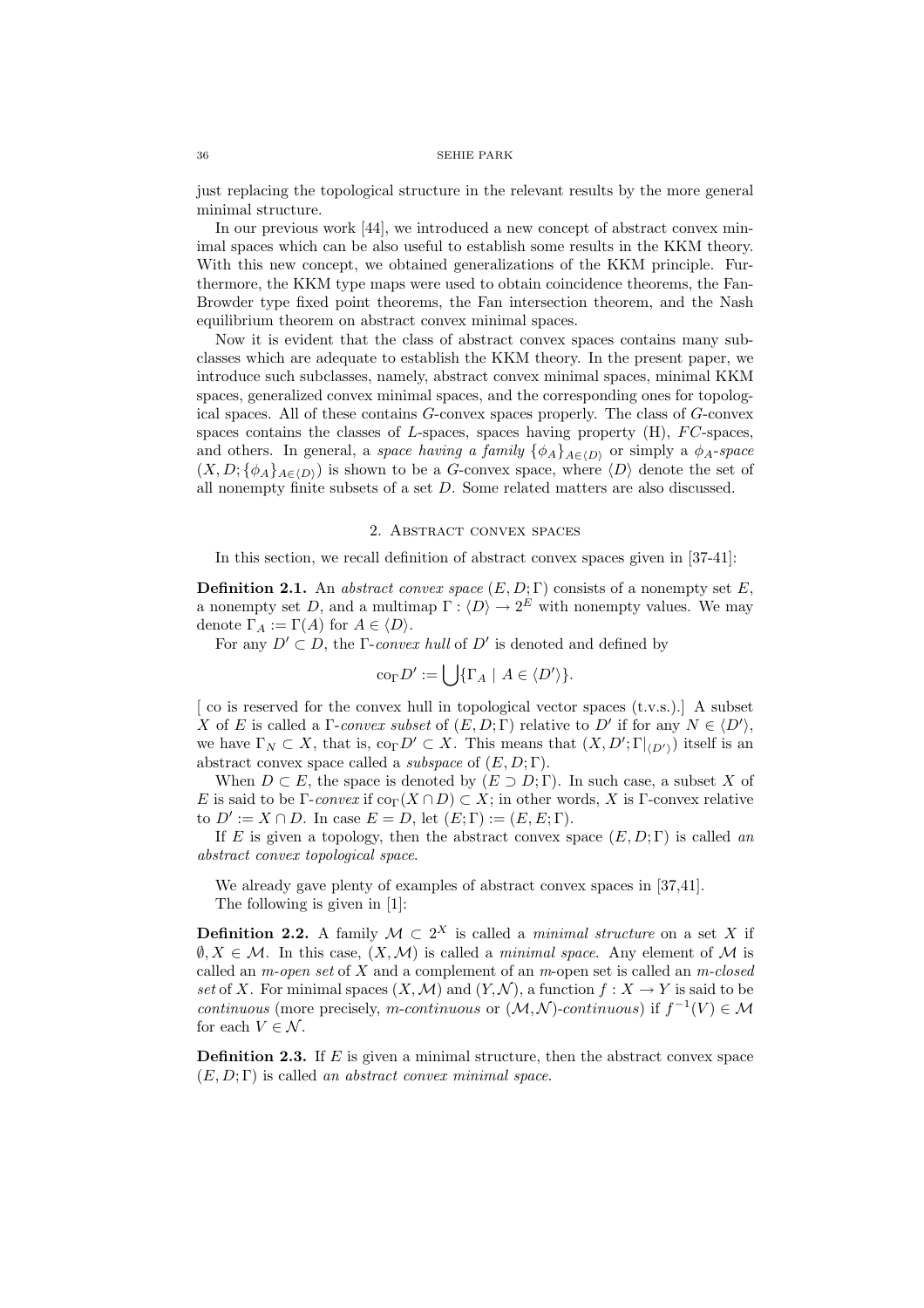Example 2.4. (1) Any topological space is a minimal space and not conversely. (2) Any t.v.s. is a minimal vector space. There is some linear minimal space which is not a t.v.s.; see [1].

#### 3. The KKM spaces

**Definition 3.1.** Let  $(E, D; \Gamma)$  be an abstract convex space and Z a set. For a multimap  $F: E \to 2^Z$  with nonempty values, if a multimap  $G: D \to 2^Z$  satisfies

$$
F(\Gamma_A) \subset G(A) := \bigcup_{y \in A} G(y) \quad \text{for all } A \in \langle D \rangle,
$$

then G is called a KKM map with respect to F. When  $E = Z$ , a KKM map  $G: D \to 2^E$  is a KKM map with respect to the identity map  $1_E$ .

A multimap  $F: E \to 2^Z$  is said to have the KKM property and called a  $\mathfrak{K}\text{-}map$ if, for any KKM map  $G: D \to 2^Z$  with respect to F, the family  $\{G(y)\}_{y \in D}$  has the finite intersection property. We denote

$$
\mathfrak{K}(E,Z) := \{ F : E \to 2^Z \mid F \text{ is a } \mathfrak{K}\text{-map} \}.
$$

Similarly, when  $Z$  is a topological space, a  $\mathcal{RC}$ -map is defined for closed-valued maps  $G$ , and a  $\mathcal{R}D$ -map for open-valued maps  $G$ . In this case, we have

$$
\mathfrak{K}(E, Z) \subset \mathfrak{KC}(E, Z) \cap \mathfrak{KD}(E, Z).
$$

Note that if Z is discrete then three classes  $\mathfrak{K}$ ,  $\mathfrak{K}\mathfrak{C}$ , and  $\mathfrak{K}\mathfrak{O}$  are identical.

Furthermore, when  $(Z, M)$  is a minimal space, an  $m\mathcal{RC}$ -map is defined for mclosed-valued maps G, and an  $m\mathfrak{K}\mathfrak{O}$ -map for m-open-valued maps G. In this case, we have

$$
\mathfrak{K}(E, Z) \subset m\mathfrak{K}\mathfrak{C}(E, Z) \cap m\mathfrak{K}\mathfrak{O}(E, Z).
$$

**Example 3.2.** (1) Every abstract convex space in our sense has a map  $F \in \mathfrak{K}(E, Z)$ for any nonempty set Z and for any class of KKM maps  $G: D \to 2^Z$  with respect to F. In fact, for each  $x \in E$ , choose  $F(x) := Z$  or  $F(x)$  contains some  $z_0 \in Z$ .

(2) Further examples were given in Section 5 of [37].

**Definition 3.3.** For an abstract convex topological space  $(E, D; \Gamma)$ , the KKM *principle* is the statement  $1_E \in \mathcal{RC}(E, E) \cap \mathcal{RD}(E, E)$ . A KKM space is an abstract convex topological space satisfying the KKM principle [43].

For an abstract convex minimal space  $(E, D; \Gamma)$ , the KKM principle is the statement  $1_E \in m\mathfrak{RC}(E, E) \cap m\mathfrak{RO}(E, E)$ . A minimal KKM space (or simply,  $mKKM$ space) is an abstract convex minimal space satisfying the KKM principle.

Example 3.4. We give examples of KKM spaces:

(1) The triple  $(\Delta_n, V; \text{co})$ , where V denotes the set of vertices and co:  $\langle V \rangle \to 2^{\Delta_n}$ the convex hull operation, is a KKM space. The original KKM principle [23] is  $1_{\Delta_n} \in \mathfrak{RC}(\Delta_n, \Delta_n)$ . Later it was known that  $1_{\Delta_n} \in \mathfrak{RO}(\Delta_n, \Delta_n)$ .

(2) Ky Fan's  $(E, D; \text{co})$ , where D is a nonempty subset of a topological vector space E, is a KKM space. His celebrated lemma [19] is  $1_E \in \mathfrak{RC}(E, E)$ .

These are the origins of our G-convex space  $(X, D; \Gamma)$ . Note that any KKM type theorem on  $(X; \Gamma)$  can not generalize the KKM principle and the Ky Fan lemma.

(3) Every generalized convex space is a KKM space; see [29,30,49].

(4) A connected ordered space  $(X, \leq)$  can be made into an abstract convex topological space  $(X \supset D; \Gamma)$  for any nonempty  $D \subset X$  by defining

 $\Gamma_A := \text{min } A$ ,  $\max A = \{x \in X \mid \min A \le x \le \max A\}$  for each  $A \in \langle D \rangle$ .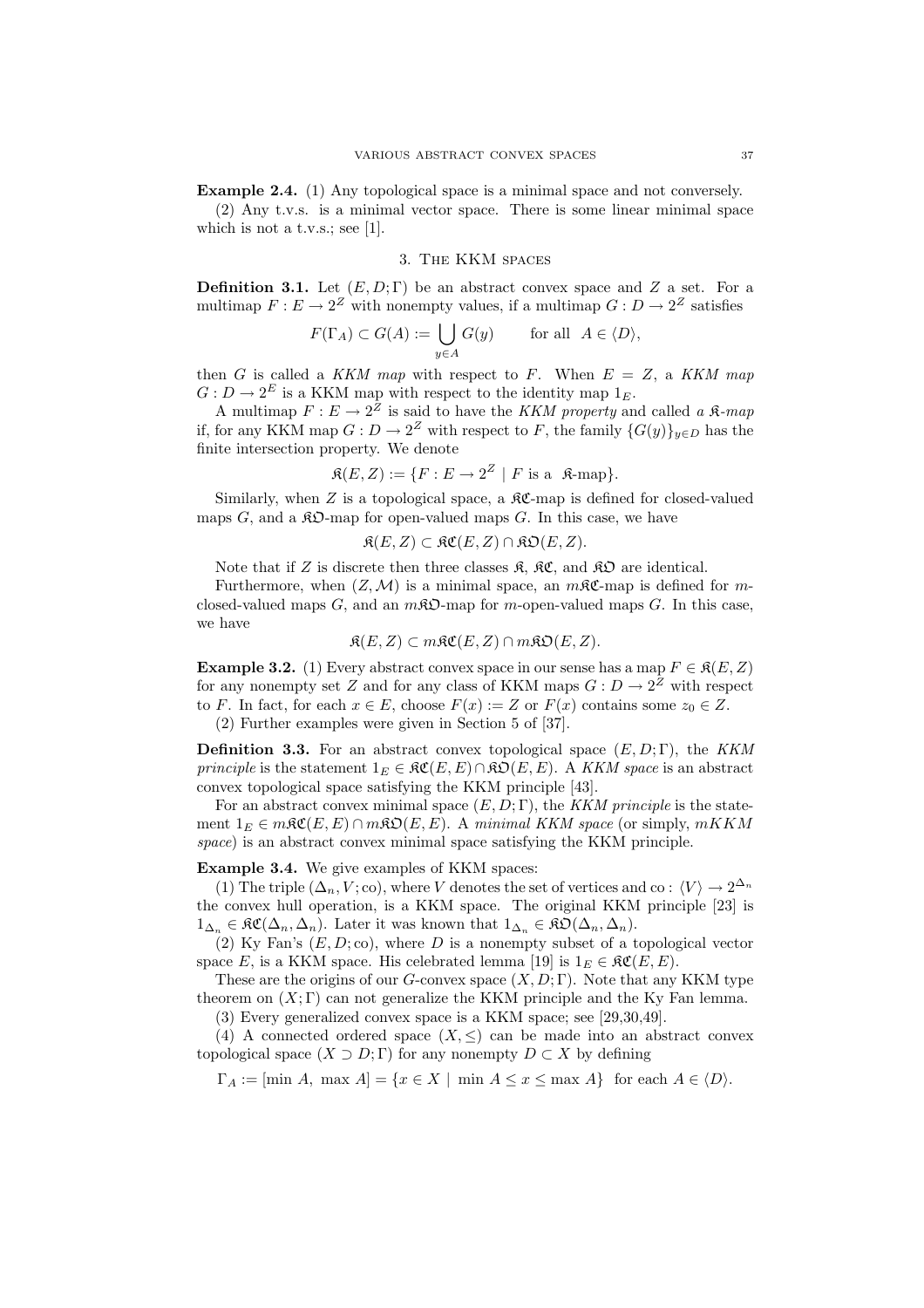Moreover, it is a KKM space; see [40, Theorem 5(i)].

(5) The extended long line  $L^*$  can be made into a KKM space  $(L^* \supset D; \Gamma)$ ; see [40]. In fact,  $L^*$  is constructed from the ordinal space  $D := [0, \Omega]$  consisting of all ordinal numbers less than or equal to the first uncountable ordinal  $\Omega$ , together with the order topology. Recall that  $L^*$  is a generalized arc obtained from [0,  $\Omega$ ] by placing a copy of the interval  $(0, 1)$  between each ordinal  $\alpha$  and its successor  $\alpha + 1$ and we give  $L^*$  the order topology. Now let  $\Gamma : \langle D \rangle \to 2^{L^*}$  be the one as in (2).

In our previous work [29], for  $G$ -convex spaces, there exist more than 15 equivalent formulations of the KKM principle such as Alexandroff-Pasynkoff theorem, Ky Fan type matching theorem, Tarafdar type intersection theorem, geometric or section properties, Fan-Browder type fixed point theorems, maximal element theorems, analytic alternatives, Ky Fan type minimax inequalities, variational inequalities, and others. This is also true for KKM spaces.

In our forthcoming paper [43], we show that some of well-known results in the KKM theory on G-convex spaces also hold on the KKM spaces. Examples of such results are theorems of Sperner and Alexandroff-Pasynkoff, the Horvath type fixed point theorem, the Fan-Browder type coincidence theorems, the Ky Fan type minimax inequalities, variational inequalities, the von Neumann type minimax theorem, and the Nash type equilibrium theorem.

## 4. Generalized convex spaces

Recall the following appeared in [27-36,49]:

**Definition 4.1.** A generalized convex space or a G-convex space  $(X, D; \Gamma)$  consists of a topological space X, a nonempty set D, and a multimap  $\Gamma : \langle D \rangle \to 2^X$  such that for each  $A \in \langle D \rangle$  with the cardinality  $|A| = n + 1$ , there exists a continuous function  $\phi_A : \Delta_n \to \Gamma(A)$  such that  $J \in \langle A \rangle$  implies  $\phi_A(\Delta_J) \subset \Gamma(J)$ .

Here,  $\Delta_n$  is the standard *n*-simplex with vertices  $\{e_i\}_{i=0}^n$ , and  $\Delta_J$  the face of  $\Delta_n$ corresponding to  $J \in \langle A \rangle$ ; that is, if  $A = \{a_0, a_1, \ldots, a_n\}$  and  $J = \{a_{i_0}, a_{i_1}, \ldots, a_{i_k}\}\$  $\subset A$ , then  $\Delta_J = \text{co}\{e_{i_0}, e_{i_1}, \dots, e_{i_k}\}.$ 

Definition 4.2. A generalized convex minimal space or a G-convex minimal space  $(X, D; \Gamma)$  consists of a minimal space X, a nonempty set D, and a multimap  $\Gamma$ :  $\langle D \rangle \to 2^X$  such that for each  $A \in \langle D \rangle$  with the cardinality  $|A| = n + 1$ , there exists a continuous function  $\phi_A : \Delta_n \to \Gamma(A)$  such that  $J \in \langle A \rangle$  implies  $\phi_A(\Delta_J) \subset \Gamma(J)$ . See [1].

Remark. (1) A G-convex space is a G-convex minimal space, and the converse does not hold; for example, see [1].

(2) A G-convex space is a KKM space and the converse does not hold; for example, the extended long line  $L^*$  is a KKM space  $(L^* \supset D; \Gamma)$ , but not a Gconvex space.

In fact, since  $\Gamma\{0,\Omega\} = L^*$  is not path connected, for  $A := \{0,\Omega\} \in \langle L^* \rangle$  and  $\Delta_1 := [0,1]$ , there does not exist a continuous function  $\phi_A : [0,1] \to \Gamma_A$  such that  $\phi_A\{0\} \subset \Gamma\{0\} = \{0\}$  and  $\phi_A\{1\} \subset \Gamma\{\Omega\} = \{\Omega\}.$  Therefore  $(L^* \supset D; \Gamma)$  is not G-convex.

(3) A G-convex minimal space  $(X, D; \Gamma)$  is a minimal KKM space in view of the following: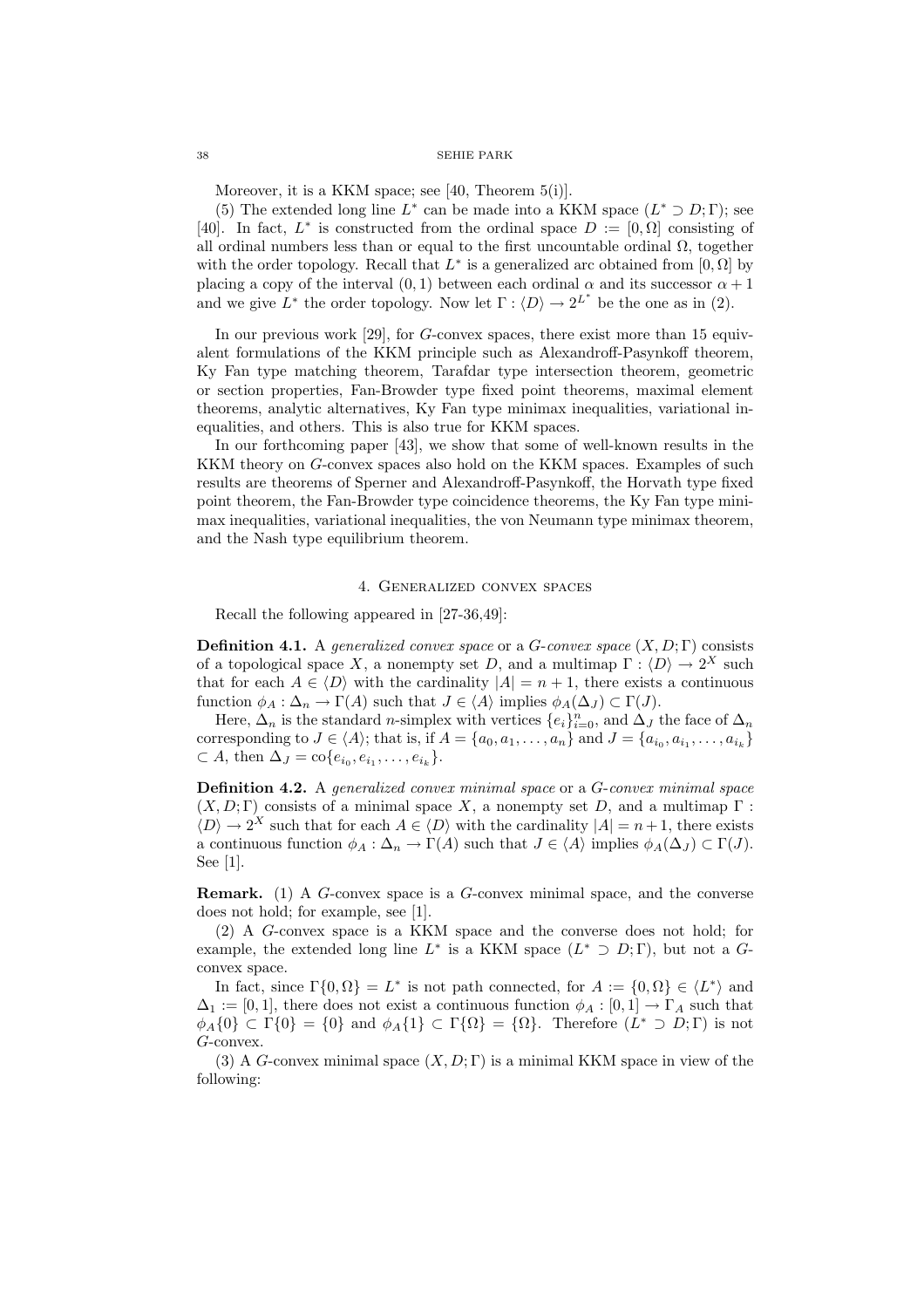**Theorem 4.3.** Let  $(E, D; \Gamma)$  be a G-convex minimal space and  $F : D \to 2^E$  a KKM map with m-closed values [resp., m-open values]. Then  ${F(z)}_{z\in D}$  has the finite intersection property.

Essentially, the proof of Theorem 4.3 [1, Theorems 3.2 and 3.5] is the one in [29,30,49] with slight modifications.

It is obvious that many facts on G-convex spaces can be extended to corresponding ones on G-convex minimal spaces.

In the category of topological vector spaces or C-spaces, the concepts of locally convex spaces,  $LC$ -spaces,  $\Phi$ -spaces, subsets of the Zima-Hadžić type, admissible subsets, and sets of Klee approximability are quite well-known; see [36]. They were introduced to establish generalization of the known fixed point theorems.

In our previous work [36], we extended these concepts to G-convex uniform spaces and established the mutual relations among them as follows:

Theorem 4.4. In the class of G-convex uniform spaces, the following hold:

(1) Any  $LG$ -space is of the Zima-Hadžić type.

(2) Every LG-space is locally G-convex whenever every singleton is Γ-convex.

(3) Any nonempty subset of a locally G-convex space is a  $\Phi$ -set.

(4) Any Zima-Hadžić type subset of a G-convex uniform space such that every singleton is  $\Gamma$ -convex is a  $\Phi$ -set.

(5) Every Φ-space is admissible. More generally, every nonempty compact Φsubset is Klee approximable.

Note that Theorem 4.4 can be extended to the KKM uniform spaces.

For details on G-convex spaces, see [27-36,46-49], where basic theory was extensively developed.

## 5. Examples of G-convex spaces

There are lots of examples of G-convex spaces:

**Example 5.1.** If X is a subset of a vector space,  $D \subset X$  such that co  $D \subset X$ , and each  $\Gamma_A$  is the convex hull of  $A \in \langle D \rangle$  equipped with the Euclidean topology, then  $(X \supset D; \Gamma)$  becomes a *convex space* generalizing the one due to Lassonde [24]. Note that any convex subset of a t.v.s. is a convex space, but not conversely.

**Example 5.2.** If  $\Gamma_A$  is assumed to be contractible or, more generally,  $\omega$ -connected (that is, *n*-connected for all  $n \geq 0$ ), and if for each  $A, B \in \langle D \rangle$ ,  $A \subset B$  implies  $\Gamma_A \subset \Gamma_B$ , then  $(X, D; \Gamma)$  becomes an H-space [45]. For  $X = D$ , an H-space reduces to a C-space of Horvath [21]. There are many examples of C-spaces due to Horvath [21]. It is notable that a torus, the Möbius band, or the Klein bottle can be regarded as C-spaces, and are examples of compact G-convex spaces without having the fixed point property.

**Example 5.3.** Let  $X = D = [0, 1)$  and  $Y = D' = \mathbb{S}^1 = \{e^{2\pi i t} | t \in [0, 1)\}\$ in the complex plane C. Let  $f: X \to Y$  be a continuous function defined by  $f(t) = e^{2\pi i t}$ . Define  $\Gamma : \langle D' \rangle \to 2^Y$  by

$$
\Gamma_A = f(\text{co}(f^{-1}(A)))
$$
 for  $A \in \langle D' \rangle$ .

Then  $(Y \supset D'; \Gamma)$  is a compact G-convex space. Recall that any continuous image of a G-convex space is a G-convex space. We note the following: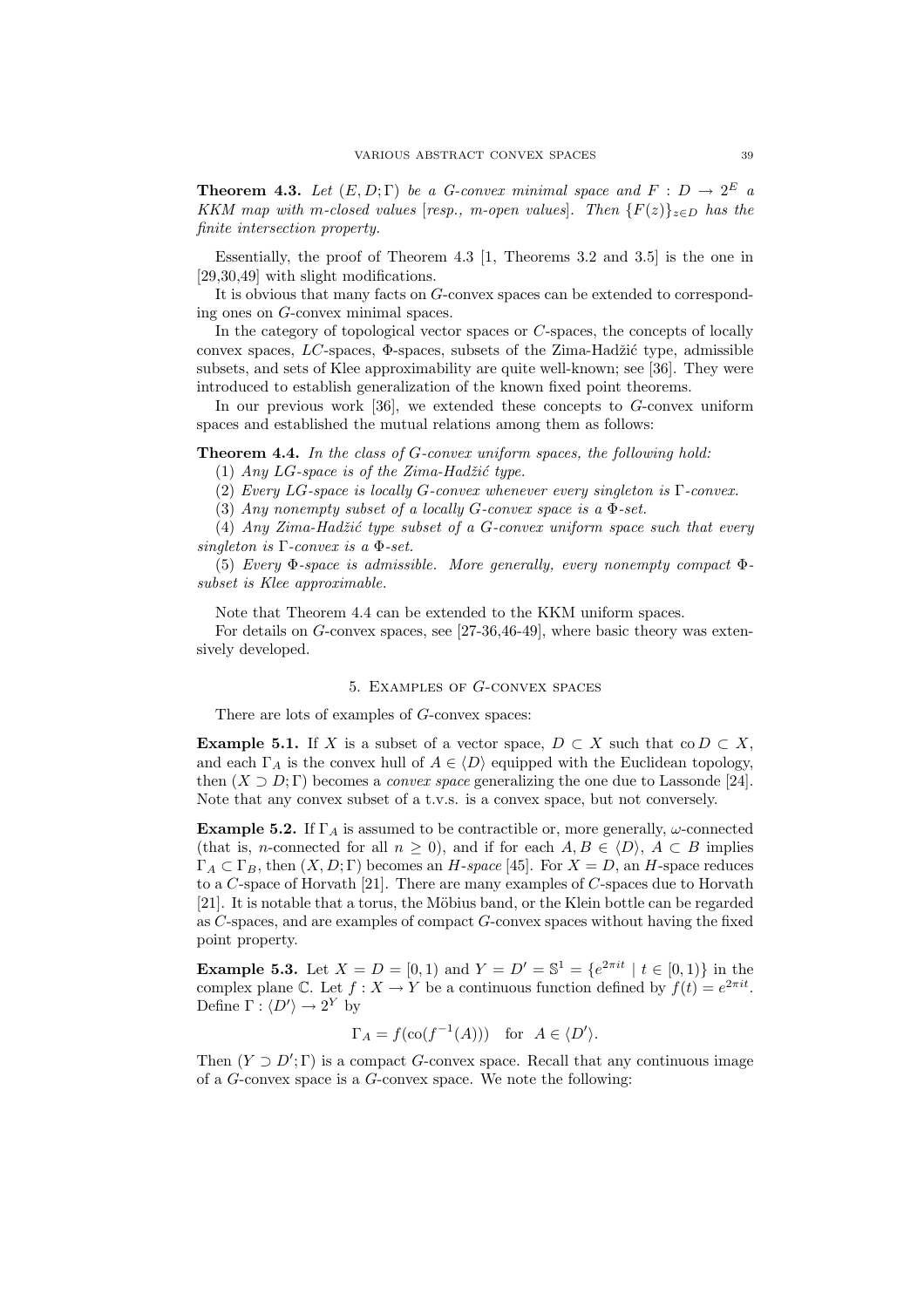(1)  $\mathbb{S}^1$  lacks the fixed point property. Moreover,  $(Y \supset D'; \Gamma)$  is an example of a compact H-space since each  $\Gamma_A$  is contractible. Therefore, it shows that the Schauder conjecture (that is, any compact convex subset of a topological vector space has the fixed point property) does not hold for G-convex spaces.

(2) Note that, in  $(Y \supset D'; \Gamma)$ , singletons are  $\Gamma$ -convex; that is,  $\Gamma_{\{y\}} = \{y\}$  for each  $y \in D'$ .

(3)  $(Y, D; \Gamma)$  with  $\Gamma : \langle D \rangle \to 2^Y$  defined by

$$
\Gamma_A = f(\text{co }A) \quad \text{for } A \in \langle D \rangle
$$

is an example of an H-space satisfying  $D \not\subset Y$ .

**Example 5.4.** Let  $X = D = [0, 1]$  and  $Y = D' = \mathbb{S}^1 = \{e^{2\pi i t} \mid t \in [0, 1]\}.$  Define f and  $\Gamma_A$  as in Example 5.3. Then  $(Y \supset D'; \Gamma)$  is a compact G-convex space.

(1) Note that  $1 \in \mathbb{S}^1$  and that  $\Gamma_{\{1\}} = \mathbb{S}^1$  is not contractible. Hence,  $(Y \supset D'; \Gamma)$ is not an H-space.

(2) Moreover  $\Gamma_{\{1\}} \neq \{1\}$ . Therefore, in general,  $\Gamma_{\{y\}} \neq \{y\}$  in an H-space.

Example 5.5. Other major examples of G-convex spaces are metric spaces having the Michael convex structure, Pasicki's S-contractible spaces, Horvath's pseudoconvex spaces, Komiya's convex spaces, Bielawski's simplicial convexities, Joó's pseudoconvex spaces, topological semilattices with path-connected intervals, and so on. For the literature, see [27-36,46]. Moreover, further examples of G-convex spaces were given by the author  $[32]$  as follows: L-spaces and  $B'$ -simplicial convexity of Ben-El-Mechaiekh et al. [2], continuous images of G-convex spaces, Verma's or Stachó's generalized  $H$ -spaces, Kulpa's simplicial structures,  $P_{1,1}$ -spaces of Forgo and Joó,  $mc$ -spaces of Llinares (In [Y], it is incorrectly stated that  $G$ -convex spaces are mc-spaces), hyperconvex metric spaces due to Aronszajn and Panitchpakdi, and Takahashi's convexity in metric spaces; see [28-34]. Note also that  $\text{Ding's } FC\text{-space}$ [6-15] is a particular form of G-convex spaces.

**Example 5.6.** Any hyperbolic space X in the sense of Kirk and Reich-Shafrir is a G-convex space, since the closed convex hull of any  $A \in \langle X \rangle$  is contractible. This class of metric spaces contains all normed vector spaces, all Hadamard manifolds, the Hilbert ball with the hyperbolic metric, and others. Note that an arbitrary product of hyperbolic spaces is also hyperbolic; see [50].

In the remainder of this paper, we deal with particular subclasses of the class of G-convex spaces. Such subclasses are incorrectly claimed to contain G-convex spaces by some authors even in the 21st century.

## 6. L-spaces

For the definition of a G-convex space, at first in [46-48], we assumed an additional isotonicity condition as follows:

(\*) for each  $A, B \in \langle D \rangle$ ,  $A \subset B$  implies  $\Gamma_A \subset \Gamma_B$ .

From 1998, this isotonicity has been removed; see [27-36].

**Example 6.1.** Let  $\Delta_3 = \text{co } V$  where  $V = \{e_0, e_1, e_2, e_3\}.$ 

(1) We have a G-convex space  $(\Delta_3, V; \text{co})$  where co :  $\langle V \rangle \to 2^{\Delta_3}$  is the convex hull operator.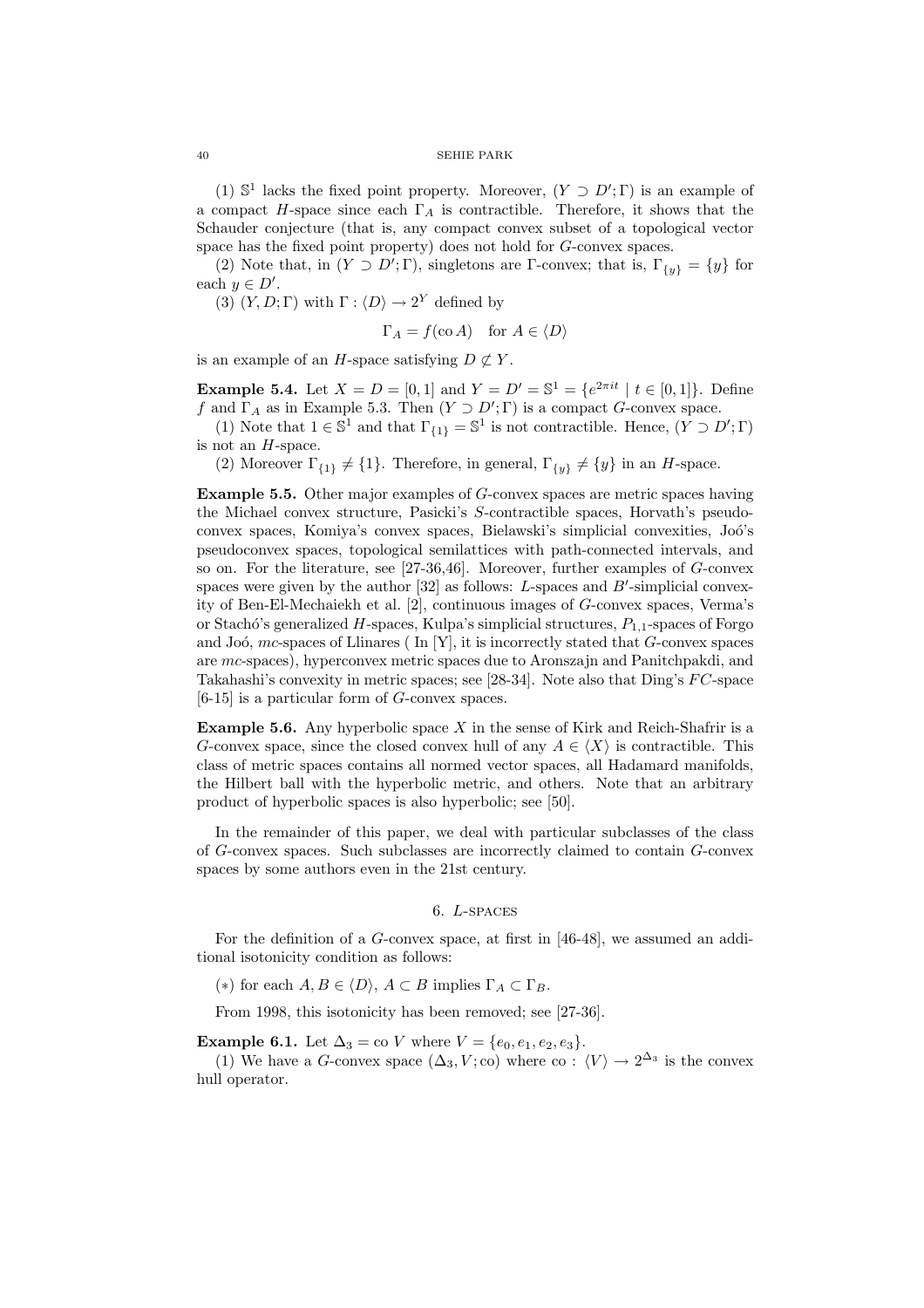(2) Let  $(\Delta_3, V; \Gamma)$  be a G-convex space given by  $\Gamma\{e_0, e_1\} := \text{co}\{e_0, e_1, e_2\}$  for  ${e_0, e_1} \in \langle V \rangle$  and  $\Gamma(N) := \text{co } N$  for all other  $N \in \langle V \rangle$ . Then Γ violates the isotonicity (∗).

In the same year, Ben-El-Mechaiekh et al. [2] defined an  $L$ -space  $(E, \Gamma)$ , which is a particular form of our G-convex space  $(X, D; \Gamma)$  [without assuming  $(*)$ ] for the case  $E = X = D$  as follows:

**Definition 6.2.** ([2], Def. 3.1) An *L*-structure on a topological space  $E$  is given by a nonempty set-valued map  $\Gamma : \langle E \rangle \to E$  verifying

(\*\*) for each  $A \in \langle E \rangle$ , say  $A = \{x_0, x_1, \ldots, x_n\}$ , there exists a continuous function  $f^A: \Delta_n \to \Gamma(A)$  such that for all  $J \subset \{0,1,\ldots,n\}$ ,  $f^A(\Delta_J) \subset \Gamma(\{x_i, i \in$  $J$ .

The pair  $(E, \Gamma)$  is then called an *L*-space, and  $X \subset E$  is said to be *L*-convex if  $\forall A \in \langle X \rangle$ ,  $\Gamma(A) \subset X$ .

Then the authors of [2] stated that, in particular, if  $\Gamma$ , as in Definition 3.1 [2], verifies the additional condition  $(*),$  then the pair  $(E, \Gamma)$  is what is called by Park and Kim [46], a G-convex space.

This does not mean that the class of L-spaces contains G-convex spaces. In fact, the authors of [2] imitated our definition of G-convex spaces and implicitly stated that, under the condition (∗), their L-spaces reduce to our original G-convex spaces. From the beginning, any L-space is a G-convex space and not conversely.

With the misconception that the class of  $L$ -spaces contains our  $G$ -convex spaces, some authors  $[4,5,17,25,51]$  restated a number of particular results on L-spaces which were previously known for G-convex spaces. All of these authors failed to give any proper example justifying their misconception.

Note that the concept of minimal L-spaces is possible.

## 7. Spaces having property (H)

In [22], a topological space Y is said to have property (H) if, for each  $N =$  $\{y_0, \ldots, y_n\} \in \langle Y \rangle$ , there exists a continuous mapping  $\varphi_N : \Delta_n \to Y$ . Then the following is introduced:

**Definition 7.1.** ([22], Def. 2.1) Let X be a nonempty set and Y be a topological space with property (H).  $T: X \to 2^Y$  is said to be a generalized R-KKM mapping if for each  $\{x_0, \ldots, x_n\} \in \langle X \rangle$ , there exists  $N = \{y_0, \ldots, y_n\} \in \langle Y \rangle$  such that

$$
\varphi_N(\Delta_k) \subset \bigcup_{j=0}^k Tx_{i_j},
$$

for all  $\{i_0, \ldots, i_k\} \subset \{0, \ldots, n\}.$ 

Adopting this concept, in [22], its author obtained modifications of some known results in the G-convex space theory in which we had already supplied a large number of examples of such spaces. It is noteworthy that the authors of [3,16,18,22] adopted R-KKM maps and claimed to obtain generalizations of known results without giving any justifications or any proper examples.

For a G-convex space  $(X, D; \Gamma)$ , a multimap  $G: D \to 2^X$  is called a KKM map if  $\Gamma_A \subset G(A)$  for each  $A \in \langle D \rangle$ .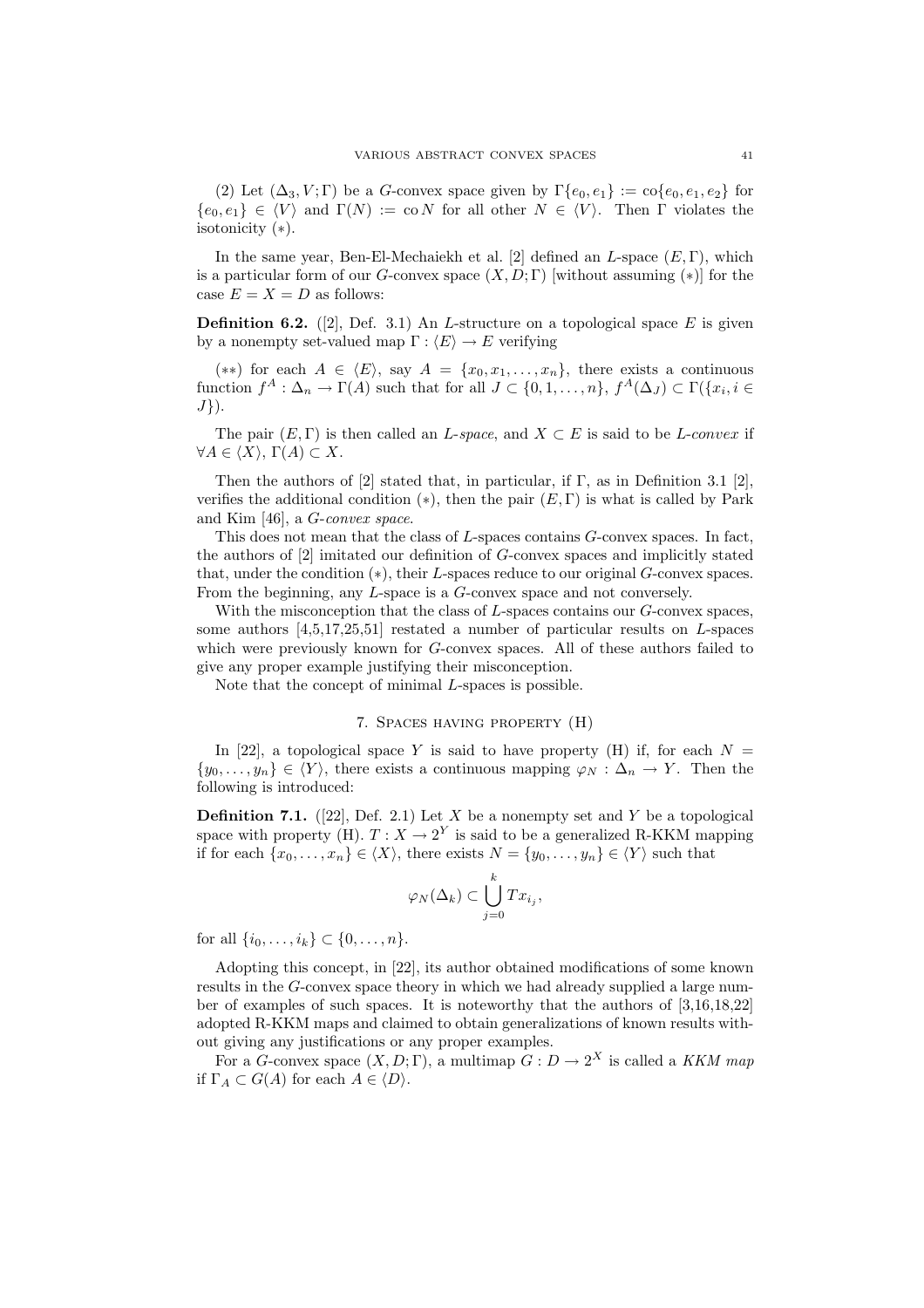We should recognize that, in the KKM theory on G-convex spaces, every argument is related to the finite intersection property of functional values of KKM maps having closed [resp. open] values, in other words, related to some  $N \in \langle D \rangle$ in  $(X, D; \Gamma)$ . Therefore, the works in [3,16,18,22] can be reduced to the ones in our G-convex space theory as follows:

**Theorem 7.2.** Every argument on KKM maps on a space Y having property  $(H)$ can be switched to the one for the G-convex space  $(Y, N; \Gamma')$  for some  $N \in \langle Y \rangle$ where

$$
\Gamma'_J = \Gamma'(J) := \varphi_N(\Delta_J) \quad \text{for all} \quad J \in \langle N \rangle.
$$

Moreover, we have

**Theorem 7.3.** A generalized R-KKM map  $T : X \to 2^Y$  is simply a KKM map for a G-convex space  $(Y, X; \Gamma)$ .

*Proof.* Let  $A \in \langle X \rangle$  with  $|A| = n + 1$ . Then there corresponds an  $N \in \langle Y \rangle$  with  $|N| = n + 1$ . Define  $\Gamma : \langle X \rangle \to 2^Y$  by  $\Gamma_A := T(A)$  for each  $A \in \langle X \rangle$ . Then  $(Y, X; \Gamma)$  becomes a G-convex space. In fact, for each A with  $|A| = n + 1$ , we have a continuous function  $\phi_A := \varphi_N : \Delta_n \to T(A) =: \Gamma(A)$  such that  $J \in \langle A \rangle$  implies  $\phi_A(\Delta_J) \subset T(J) =: \Gamma(J)$ . Moreover, note that  $\Gamma_A \subset T(A)$  for each  $A \in \langle X \rangle$  and hence  $T: X \to 2^Y$  is a KKM map on a G-convex space  $(Y, X; \Gamma)$ .

Note that the concepts of the property (H) and the generalized R-KKM map can be extended with respect to minimal spaces instead of topological spaces.

## 8. FC-SPACES

In 2005, Ding [6] introduced the following notion of "a finitely continuous" topological space (in short,  $FC$ -space):

**Definition 8.1.** ([6], Def. 1.1)  $(Y, \{\varphi_N\})$  is said to be a FC-space if Y is a topological space and for each  $N = \{y_0, \ldots, y_n\} \in \langle Y \rangle$  where some elements in N may be same, there exists a continuous mapping  $\varphi_N : \Delta_n \to Y$ . A subset D of  $(Y, \{\varphi_N\})$ is said to be a FC-subspace of Y if for each  $N = \{y_0, \ldots, y_n\} \in \langle Y \rangle$  and for each  $\{y_{i_0},\ldots,y_{i_k}\}\subset N\cap D, \varphi_N(\Delta_k)\subset D$  where  $\Delta_k=\text{co}\{e_{i_j}:j=0,\ldots,k\}.$ 

In 2006, Ding added the following to [6, Def. 1.1]:

**Definition 8.2.** ([7], Def. 2.1) If A and B are two subsets of Y, B is said to be a FC-subspace of Y relative to A if for each  $N = \{y_0, \ldots, y_n\} \in \langle Y \rangle$  and for any  $\{y_{i_0},\ldots,y_{i_k}\}\subset A\cap N$ ,  $\varphi_N(\Delta_k)\subset B$  where  $\Delta_k=\text{co}\{e_{i_j}:j=0,\ldots,k\}$ . If  $A=B$ , then  $B$  is called a  $FC$ -subspace of Y.

Then Ding  $[7]$  wrote: "It is easy to see that the class of  $FC$ -spaces includes the classes of convex sets in topological vector spaces, C-spaces (or H-spaces) [21], Gconvex spaces [48], L-convex spaces [2], and many topological spaces with abstract convexity structure as true subclasses. Hence, it is quite reasonable and valuable to study various nonlinear problems in  $FC$ -spaces." Here he failed to give any justification or any proper example of his space which is not G-convex.

The above definition and Ding's claim have appeared also in [8-15,20,52,54], and possibly more because one dozen of such papers on  $FC$ -spaces have appeared already within two years. In these papers, known results in KKM theory on Gconvex spaces are restated or modified for the so-called  $FC$ -spaces. In order to prevent such unnecessary efforts, something has to be done.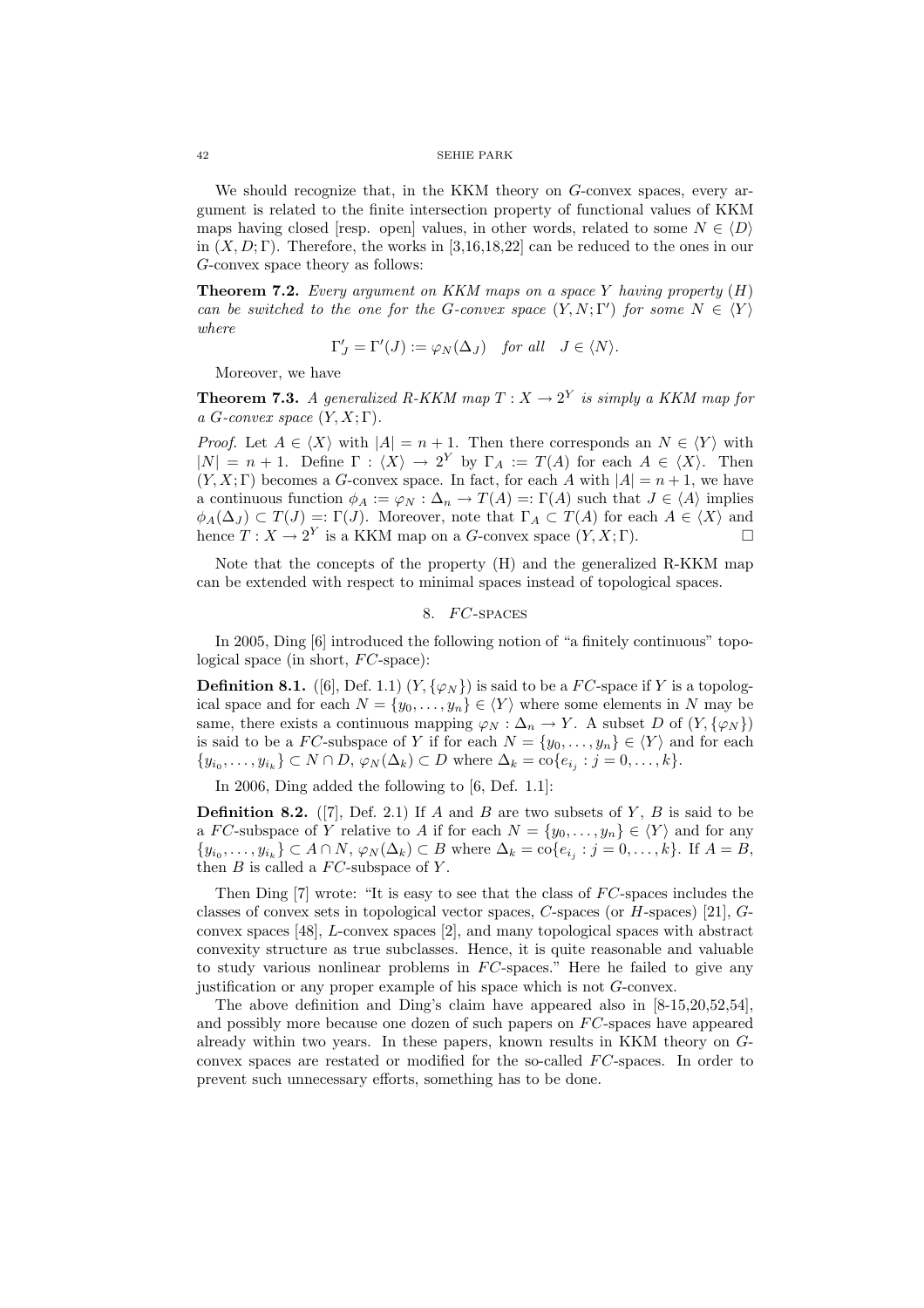Note that L-spaces, spaces having property  $(H)$ , and  $FC$ -spaces have a family  $\{\phi_N\}$  of continuous functions; see Section 9. Recall that our G-convex space  $(X, D; \Gamma)$  is originated from the KKM principle [23] and the celebrated Ky Fan lemma [19] from the beginning. The case  $X = D$  is not applicable to them and this is the most serious defect of L-spaces or  $FC$ -spaces. Hence, they are inadequate for the KKM theory.

Now Ding's  $FC$ -subspace relative to some subset A in Definition 8.2 ([7], Def. 2.1) can be extended as follows:

**Definition 8.3.** Let  $(E, D; \Gamma)$  be a G-convex space and  $X \subset E$ ,  $D' \subset D$ . Then X is called a  $\Gamma$ -convex subset of  $(E, D; \Gamma)$  relative to D' if for any  $N \in \langle D' \rangle$ , we have  $\Gamma_N \subset X$ .

Recall that, for a G-convex space  $(E \supset D;\Gamma)$ , we used to say that a subset X of E is Γ-convex if, for any  $N \in \langle X \cap D \rangle$ , we have  $\Gamma_N \subset X$ . This is now saying that X is Γ-convex relative to  $D' := X \cap D$ .

Therefore, instead of using the concept of an FC-subspace of  $(Y, {\varphi_N})$  relative to A as in Definition 8.2 [7, Def. 2.1], we may use a Γ-convex subset of the G-convex space  $(Y, D; \Gamma)$  relative to  $A \subset D$ . Any interested reader can check this matter in all of [6-15,20,54].

For a topological space  $(X, \mathcal{T})$ , the compactly generated extension (or the kextension)  $\mathcal{T}_k$  of the original topology  $\mathcal T$  is a new topology of X finer than  $\mathcal T$  such that  $\mathcal{T}_k$  is the collection of all compactly open [resp., compactly closed] subsets of  $(X, \mathcal{T})$ . Note that the artificial terminology of compact interior, compact closure, etc., are not practical and can be eliminated by switching the original topology of the underlying space to its compactly generated extension; see [30].

Such inadequate artificial terminology was used in [4-8,10,15,20,54], but disappeared or withdrawed in [9,11-14].

Moreover, the topological structure in  $FC$ -space can be replaced by the minimal structure with minor modification.

## 9.  $\phi_A$ -SPACES

Recently, we are concerned with particular subclasses or variants of G-convex spaces as follows:

**Definition 9.1.** A space having a family  $\{\phi_A\}_{A\in\{D\}}$  or simply a  $\phi_A$ -space

$$
(X, D; \{\phi_A\}_{A \in \langle D \rangle})
$$

consists of a topological space  $X$ , a nonempty set  $D$ , and a family of continuous functions  $\phi_A : \Delta_n \to X$  (that is, singular *n*-simplexes) for  $A \in \langle D \rangle$  with the cardinality  $|A| = n + 1$ .

Similarly, a *minimal*  $\phi_A$ -space can be defined whenever X is a minimal space.

Note that, by putting  $\Gamma_A := \phi_A(\Delta_n)$  for each  $A \in \langle D \rangle$ , a  $\phi_A$ -space becomes an abstract convex space.

It is clear that any G-convex space is a  $\phi_A$ -space. The converse also holds:

**Theorem 9.2.** Any  $\phi_A$ -space  $(X, D; \{\phi_N\})$  can be made into a G-convex space  $(X, D; \Gamma)$ .

Proof. In fact, this can be done at least in three ways.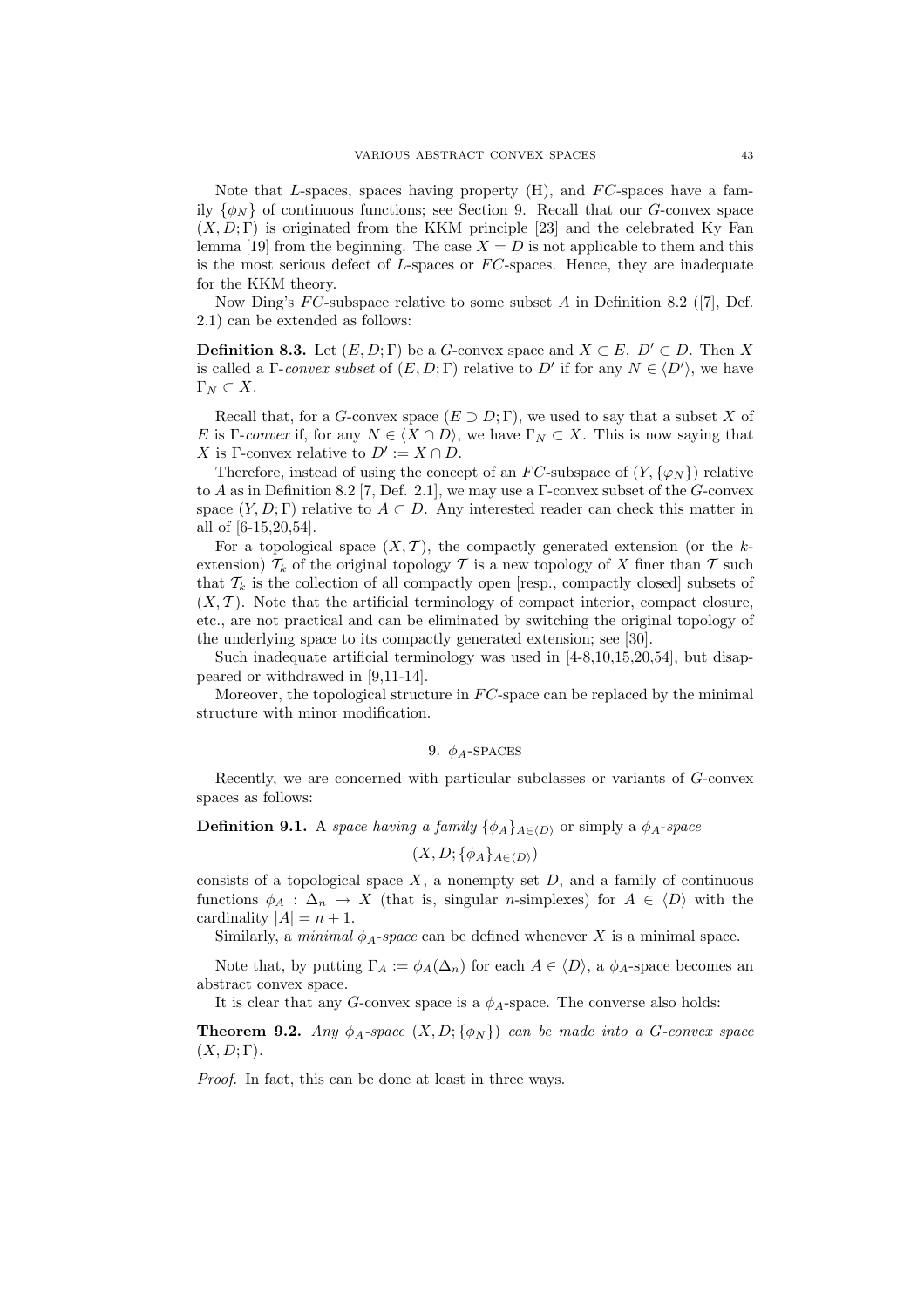(1) For each  $A \in \langle D \rangle$ , by putting  $\Gamma_A := X$ , we obtain a trivial G-convex space  $(X, D; \Gamma)$ .

(2) Let  $\{\Gamma^{\alpha}\}_\alpha$  be the family of maps  $\Gamma^{\alpha} : \langle D \rangle \to 2^X$  giving a G-convex space  $(X, D; \Gamma^{\alpha})$ . Note that, by (1), this family is not empty. Then, for each  $\alpha$  and each  $A \in \langle D \rangle$  with  $|A| = n + 1$ , we have

$$
\phi_A(\Delta_n) \subset \Gamma_A^{\alpha}
$$
 and  $\phi_A(\Delta_J) \subset \Gamma_J^{\alpha}$  for  $J \subset A$ .

Let  $\Gamma := \bigcap_{\alpha} \Gamma^{\alpha}$ , that is,  $\Gamma_A = \bigcap_{\alpha} \Gamma^{\alpha}$ . Then

$$
\phi_A(\Delta_n) \subset \Gamma_A
$$
 and  $\phi_A(\Delta_J) \subset \Gamma_J$  for  $J \subset A$ .

Therefore,  $(X, D; \Gamma)$  is a G-convex space.

(3) Let  $N \in \langle D \rangle$  with  $|N| = n + 1$ . For each  $M \in \langle D \rangle$  with  $N \subset M$ ,  $M =$  $\{a_0, \ldots, a_m\}$  and  $N = \{a_{i_0}, \ldots, a_{i_n}\}\$ , there exists a subset  $\phi_M(\Delta_n^M)$  of X such that  $\Delta_n^M := \text{co}\{e_{i_j} \mid j = 0, \ldots, n\} \subset \Delta_m$ . Now let

$$
\Gamma_N = \Gamma(N) := \bigcup_{M \supset N} \phi_M(\Delta_n^M).
$$

Then  $\Gamma : \langle D \rangle \to 2^X$  is well-defined and  $(X, D; \Gamma)$  becomes a G-convex space: In fact, for each  $A \in \langle D \rangle$  with  $|A| = n + 1$ , there exists a continuous map  $\phi_A : \Delta_n \to \Gamma(A)$ such that  $J \in \langle A \rangle$  implies  $\phi_A(\Delta_J) \subset \Gamma(J)$ .

Therefore, G-convex spaces and  $\phi_A$ -spaces are essentially same. Similarly, minimal G-convex spaces and minimal  $\phi_A$ -spaces are also same.

**Example 9.3.** Let  $(\Delta_3, V; {\phi_N})$  be a triple where  $\phi_N(\Delta_n) = \Gamma(N)$  as in Example 5.1(2). Then

$$
\phi_{\{e_0, e_1\}}(\Delta_1) = \phi_{\{e_0, e_1\}}(\text{co}\{e_0, e_1\}) = \Gamma\{e_0, e_1\} = \text{co}\{e_0, e_1, e_2\},
$$

where we may assume  $\phi_{\{e_0,e_1\}}$  is a surjective space-filling curve such that  $\phi_{\{e_0,e_1\}}(e_0)$  =  $e_0$  and  $\phi_{\{e_0,e_1\}}(e_1) = e_1$ . Then it is easily checked that  $\Gamma$  itself is the one in the proof (3) of Theorem 9.2 corresponding to  $\{\phi_N\}$ .

From Theorem 9.1, contrary to Ding's claim, we have the following:

**Theorem 9.4.** An FC-space  $(Y, \{\varphi_N\})$  can be made into an L-space  $(Y, \Gamma)$ , a particular type of G-convex spaces  $(Y, D; \Gamma)$ .

*Proof.* In Definition 8.1 ([6], Def. 1.1), we can eliminate the case where some elements in N may be same. Then we can define a map  $\Gamma : \langle Y \rangle \to Y$  as in the proof of Theorem 9.1. Therefore, the so-called  $FC$ -spaces are  $L$ -spaces and hence very particular forms of our G-convex spaces.  $\Box$ 

Theorem 7.3 can be extended as follows:

**Theorem 9.5.** For a 
$$
\phi_A
$$
-space  $(X, D; {\phi_A})$ , any map  $T : D \to 2^X$  satisfying

$$
\phi_A(\Delta_J) \subset T(J)
$$
 for each  $A \in \langle D \rangle$  and  $J \in \langle A \rangle$ 

is a KKM map on a G-convex space  $(X, D; \Gamma)$ .

*Proof.* Define  $\Gamma : \langle D \rangle \to 2^X$  by  $\Gamma_A := T(A)$  for each  $A \in \langle D \rangle$ . Then  $(X, D; \Gamma)$ becomes a G-convex space. In fact, for each A with  $|A| = n+1$ , we have a continuous function  $\phi_A : \Delta_n \to T(A) =: \Gamma(A)$  such that  $J \in \langle A \rangle$  implies  $\phi_A(\Delta_J) \subset T(J) =:$  $\Gamma(J)$ . Moreover, note that  $\Gamma_A \subset T(A)$  for each  $A \in \langle D \rangle$  and hence  $T: D \to 2^X$  is a KKM map on a G-convex space  $(X, D; \Gamma)$ .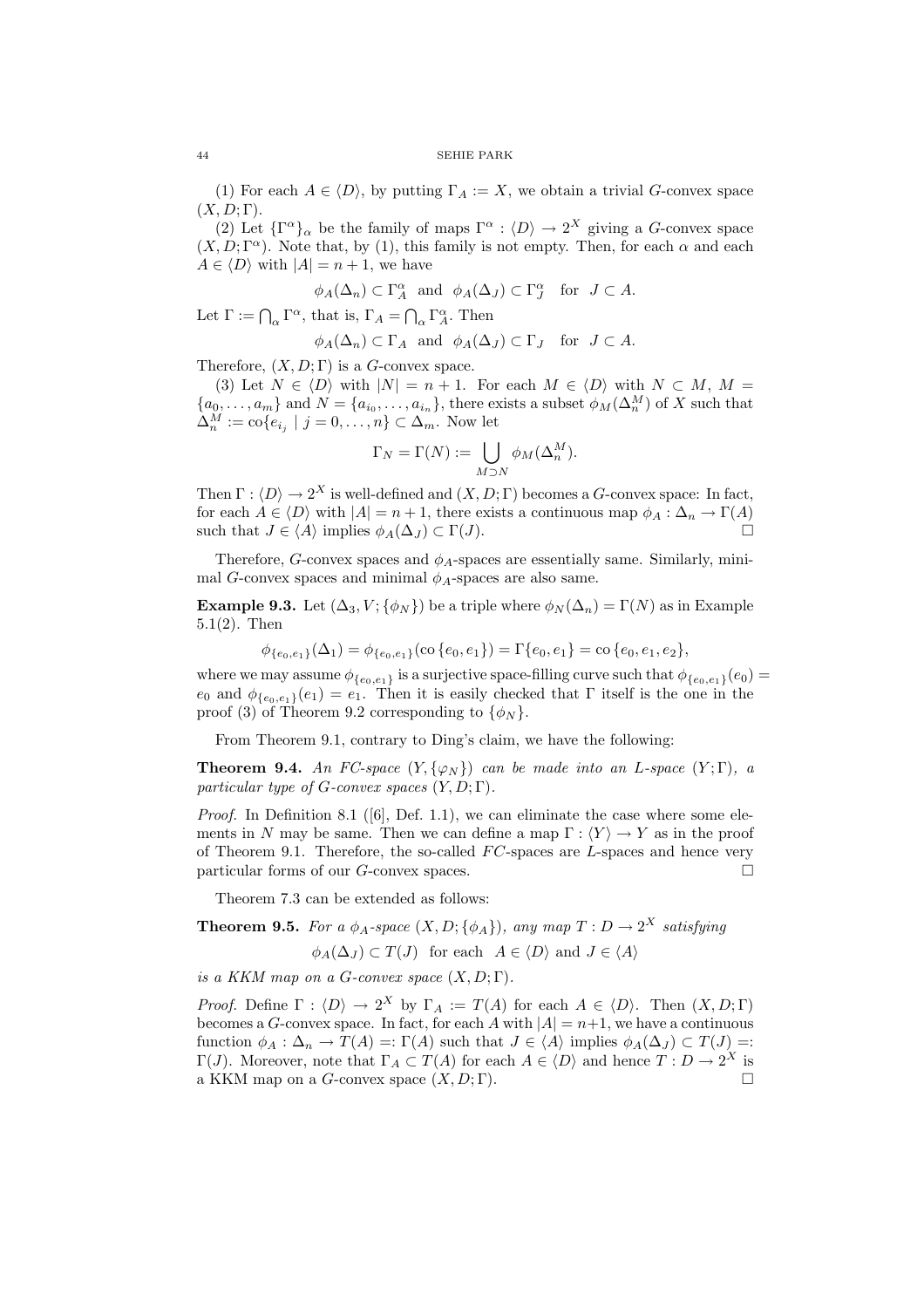Note that every  $\phi_A$ -space is a KKM space since it is a G-convex space. Note also that, in the recent study on abstract convex spaces in [37-41], many basic theorems on G-convex spaces are further generalized; and that all facts in this section can be extended to minimal spaces.

Remark. This is a review article delivered at the NIMS Workshop. Parts of this may appear somewhere else.

### **REFERENCES**

- 1. M. Alimohammady, M. R. Delavar, and M. Roohi, Knaster-Kuratowski-Mazurkiewicz theorem in minimal generalized convex spaces, Nonlinear Func. Anal. Appl., to appear.
- 2. H. Ben-El-Mechaiekh, S. Chebbi, M. Florenzano, and J.-V. Llinares, Abstract convexity and fixed points, J. Math. Anal. Appl. 222 (1998), 138–150.
- 3. L. Deng and X. Xia, Generalized R-KKM theorems in topological space and their applications, J. Math. Anal. Appl. 285 (2003), 679–690.
- 4. X.P. Ding, Abstract convexity and generalizations of Himmelberg type fixed-point theorems, Comp. Math. Appl. 41 (2001), 497–504.
- 5. X.P. Ding, Generalized L-KKM type theorems in L-convex spaces with applications, Comp. Math. Appl. 43 (2002), 1240–1256.
- 6. X.P. Ding, Maximal element theorems in product FC-spaces and generalized games, J. Math. Anal. Appl. 305 (2005), 29–42.
- 7. X.P. Ding, Generalized  $KKM$  type theorems in  $FC$ -spaces with applications (I), J. Glob. Optim. 36 (2006), 581–596.
- 8. X.P. Ding, *Generalized KKM type theorems in FC-spaces with applications* (II), J. Glob. Optim., DOI10.1007/s10898-006-9070-8.
- 9. X.P. Ding, Continuous selection, collectively fixed points and system of coincidence theorems in product topological spaces, Acta Math. Sinica, English Ser. 22 (2006), 1629–1638.
- 10. X.P. Ding, Collective fixed points and a system of coincidence theorems in product FC-spaces and applications, Nonlinear Anal. 66 (2007) 2604–2617.
- 11. X.P. Ding, Nonempty intersection theorems and generalized multi-objective games in product  $FC\text{-}spaces, J. Glob. Optim. 37 (2007), 63-73.$
- 12. X.P. Ding, Maximal elements of  $G_{\rm KKM}$ -majorized mappings in product FC-spaces and applications (I), Nonlinear Anal. 67 (2007) 963–973.
- 13. X.P. Ding, Maximal elements of  $G_{\rm KKM}$ -majorized mappings in product FC-spaces and applications (II), Nonlinear Anal. (2007), doi:10.1016/j.na.2006.10.025.
- 14. X.P. Ding, The generalized game and the system of generalized vector quasi-equilibrium problems in locally FC -uniform spaces, Nonlinear Anal. (2007), doi:10.1016/j.na.2006.12.003.
- 15. X.P. Ding, T.M. Ding, KKM type theorems and generalized vector equilibrium problems in noncompact FC-spaces, J. Math. Anal. Appl. 331 (2007), 1230–1245.
- 16. X.P. Ding, Y.C. Liou, and J.C. Yao, Generalized R-KKM type theorems in topological spaces with applications, Appl. Math. Letters 18 (2005), 1345-1350.
- 17. X.P. Ding, J.Y. Park, and I.H. Jung, Existence of solutions for nonlinear inequalities in G-convex spaces, Appl. Math. Letters 15 (2002), 735–741.
- 18. X.P. Ding, J.C. Yao, and L.-J. Lin, Solutions of generalized vector quasi-equilibrium problems in locally G-convex spaces, J. Math. Anal. Appl. 298 (2004), 398–410.
- 19. Ky Fan, A generalization of Tychonoff 's fixed point theorem, Math. Ann. 142 (1961), 305–310.
- 20. M. Fang and N.-j. Huang, KKM type theorems with applications to generalized vector equilibrium problems in FC-spaces, Nonlinear Anal. 67 (2007) 809–817.
- 21. C.D. Horvath, Contractibility and generalized convexity, J. Math. Anal. Appl. 156 (1991), 341–357.
- 22. J. Huang, The matching theorems and coincidence theorems for generalized R-KKM mapping in topological spaces, J. Math. Anal. Appl. 312 (2005), 374–382.
- 23. B. Knaster, K. Kuratowski, S. Mazurkiewicz, Ein Beweis des Fixpunktsatzes für n-Dimensionale Simplexe, Fund. Math. 14 (1929), 132–137.
- 24. M. Lassonde, On the use of KKM multifunctions in fixed point theory and related topics, J. Math. Anal. Appl. 97 (1983), 151–201.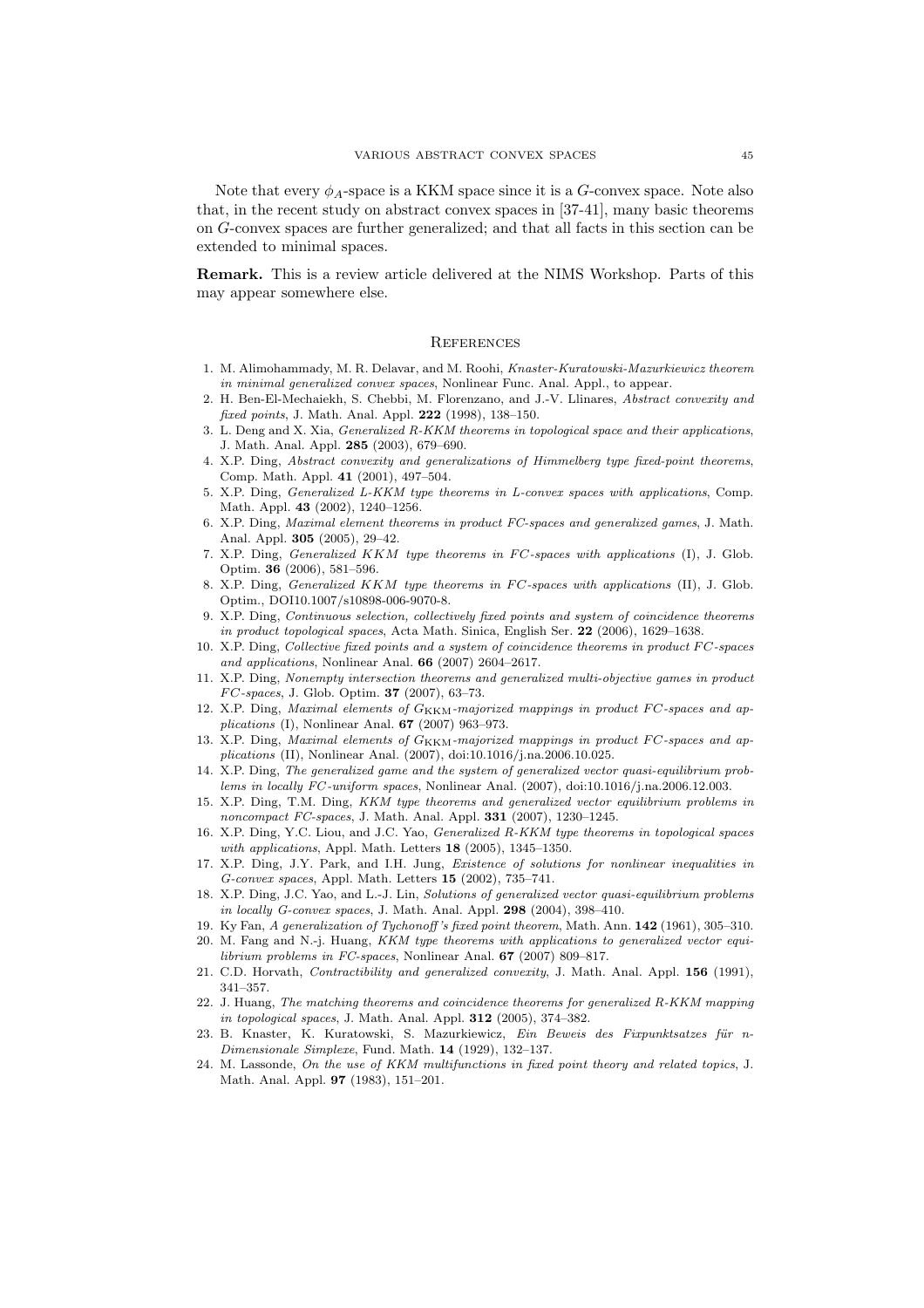- 25. H. Lu and D. Tang, An intersection theorem in L-convex spaces and applications, J. Math. Anal. Appl. 312 (2005), 343–356.
- 26. S. Park, Some coincidence theorems on acyclic multifunctions and applications to KKM theory, Fixed Point Theory and Applications (K.-K. Tan, ed.), World Sci. Publ., River Edge, NJ, 1992, pp. 248–277.
- 27. S. Park, Another five episodes related to generalized convex spaces, Nonlinear Funct. Anal. Appl. 3  $(1998)$ , 1–12.
- 28. S. Park, Ninety years of the Brouwer fixed point theorem, Vietnam J. Math. 27 (1999), 193– 232.
- 29. S. Park, Elements of the KKM theory for generalized convex spaces, Korean J. Comput. & Appl. Math. 7 (2000), 1–28.
- 30. S. Park, Remarks on topologies of generalized convex spaces, Nonlinear Func. Anal. Appl. 5 (2000), 67–79.
- 31. S. Park, New topological versions of the Fan-Browder fixed point theorem, Nonlinear Anal. 47 (2001), 595–606.
- 32. S. Park, New subclasses of generalized convex spaces, Fixed Point Theory and Applications (Y.J. Cho, ed.), 91–98, Nova Sci. Publ., New York, 2000, pp.91–98.
- 33. S. Park, Coincidence, almost fixed point, and minimax theorems on generalized convex spaces, J. Nonlinear Convex Anal. 4 (2003), 151–164.
- 34. S. Park, Comments on some fixed point theorems on generalized convex spaces, Fixed Point Theory and Applications (Y. J. Cho et al., eds.) Vol. 6, Nova Sci. Publ., Huntington, NY, 2007.
- 35. S. Park, Remarks on concepts of generalized convex spaces, Fixed Point Theory and Applications (Y. J. Cho et al., eds.) Vol. 7, Nova Sci. Publ., Huntington, NY, 2007.
- 36. S. Park, A unified fixed point theory in generalized convex spaces, Acta Math. Sinica, English Ser., to appear.
- 37. S. Park, On generalizations of the KKM principle on abstract convex spaces, Nonlinear Anal. Forum 11 (2006), 67–77.
- 38. S. Park, Fixed point theorems on  $\mathcal{R}C$ -maps in abstract convex spaces, Nonlinear Anal. Forum 11 (2006), 117–127.
- 39. S. Park, Remarks on KC-maps and KO-maps on abstract convex spaces, Nonlinear Anal. Forum, to appear.
- 40. S. Park, Examples of KC-maps and KO-maps on abstract convex spaces, Soochow J. Math., to appear.
- 41. S. Park, Elements of the KKM theory on abstract convex spaces, J. Korean Math. Soc., to appear.
- 42. S. Park, G-convex spaces, L-spaces, and FC-spaces, to appear.
- 43. S. Park, Equilibrium existence theorems in KKM spaces, to appear.
- 44. S. Park, On generalizations of the KKM principle on abstract convex minimal spaces, to appear.
- 45. S. Park and H. Kim, Coincidences of composites of u.s.c. maps on H-spaces and applications, J. Korean Math. Soc. 32 (1995), 251–264.
- 46. S. Park and H. Kim, Admissible classes of multifunctions on generalized convex spaces, Proc. Coll. Natur. Sci., Seoul Nat. Univ. 18 (1993), 1-21.
- 47. S. Park and H. Kim, Coincidence theorems on admissible maps on generalized convex spaces, J. Math. Anal. Appl. 197 (1996), 173–187.
- 48. S. Park and H. Kim, Foundations of the KKM theory on generalized convex spaces, J. Math. Anal. Appl. 209 (1997), 551–571.
- 49. S. Park and W. Lee, A unified approach to generalized KKM maps in generalized convex spaces, J. Nonlinear Convex Anal. 2 (2001), 157–166.
- 50. S. Reich and I. Shafrir, Nonexpansive iteration in hyperbolic spaces, Nonlinear Analysis 15 (1990), 537–558.
- 51. M.C. Sánchez, J.-V. Llinares, and B. Subiza, A KKM-result and an application for binary and non-binary choice function, Econom. Th. 21 (2003), 185–193.
- 52. G.-S. Tang, Q.-B. Zhang and C.-Z. Cheng, W-G-F-KKM mapping, intersection theorems and minimax inequalities in  $FC-space$ , J. Math. Anal. Appl. (2007), doi:10.1016/j.jmaa. 2007.01.040.